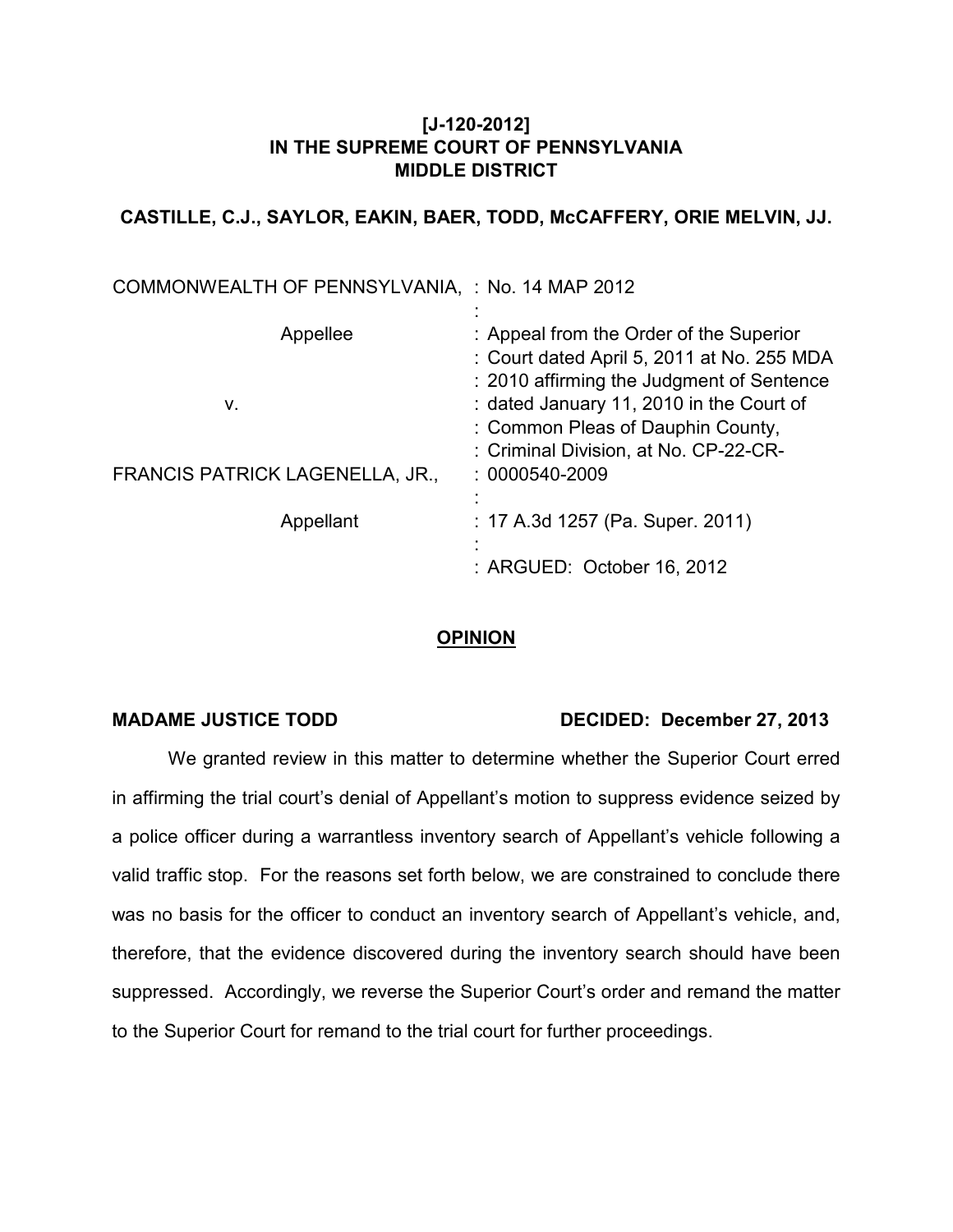On December 31, 2008, at approximately 1:42 a.m., Corporal Terry Wealand of the Harrisburg Bureau of Police ("Department") observed a black Ford Mustang enter the flow of traffic without using a turn signal. Corporal Wealand activated his emergency lights and initiated a traffic stop of the Mustang, which was traveling westbound on a one-way street. The vehicle, driven by Appellant, came to rest with the passenger side tires approximately two feet from the curb, but the vehicle was not blocking traffic. Corporal Wealand approached the driver's-side door and requested Appellant's driver's license, registration, and insurance information. During the stop, Corporal Wealand noticed that Appellant's vehicle did not have the required emissions sticker, and he also learned Appellant's license was suspended. Thus, he issued Appellant two citations, one for driving with a suspended license, and one for operating a vehicle without a valid inspection, and asked Appellant to step out of his car in order to sign for the citations. At that time, Corporal Wealand told Appellant that he was free to leave, but that the car would be towed because of Appellant's suspended license.<sup>1</sup> Appellant indicated that he had a friend with a tow truck whom he could call to take possession of his vehicle, but the officer informed Appellant of the Department's policy of impoundment and towing ("towing policy"). $^2$  Corporal Wealand also advised Appellant that, pursuant to Department policy, he was required to conduct an inventory of the contents of the vehicle ("inventory policy"). Appellant asked to stay and observe the inventory search, and he was permitted to do so.

Corporal Wealand testified that, pursuant to the Department's standard inventory policy for securing and inventorying the contents of an impounded vehicle, officers utilize a computer-generated form, which is accessible from their police cars, to

-

 $1$  According to the notes of testimony, Corporal Wealand did not cite the lack of a valid inspection as a basis for towing Appellant's vehicle.

 $2$  The record before us does not contain a copy of the Department's towing policy.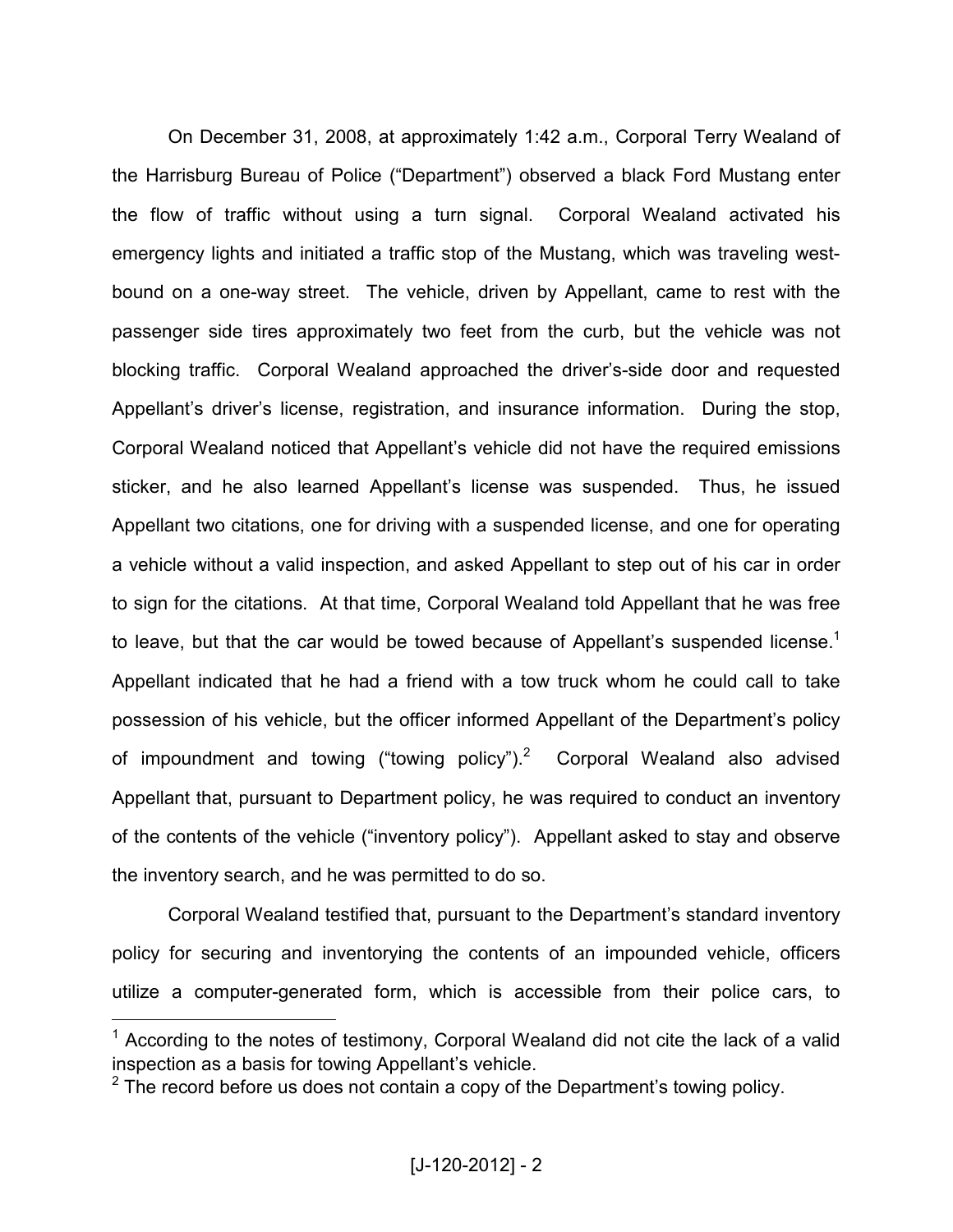document the condition, and inventory the contents, of a vehicle prior to having it towed. N.T. Suppression Hearing, 9/22/09, at 9. Corporal Wealand further testified that each field on the computer form must be completed before the computer will allow the officer to proceed to the next field. Id. at 10. Corporal Wealand identified the computergenerated form that he completed in connection with his inventory search of Appellant's vehicle on December 31, 2008, and specifically identified the field where he was required to document that he checked the vehicle's trunk. Id.

Next, Corporal Wealand testified that it was below freezing at the time of the traffic stop, and that Appellant was not wearing a jacket. Therefore, when he began the inventory search and observed a jacket in the backseat of the car, he asked Appellant if he wanted the jacket. Appellant indicated that he did, and Corporal Wealand advised Appellant that he would first need to check it for weapons. Appellant consented, and when Corporal Wealand "squeezed" the jacket to make sure there were no weapons, he felt a hard object, which Appellant indicated was an eyeglass case, in one of the pockets. Corporal Wealand testified that Appellant told him to "go ahead" and open the eyeglass case. Id. at 12. When Corporal Wealand opened the eyeglass case, he observed two bags containing marijuana seeds, several plastic bags with what he believed to be cocaine residue, and a box-cutter. At this point, Appellant was placed under arrest, handcuffed, and seated behind the vehicle. Corporal Wealand then resumed the inventory search, and, upon opening the trunk of the vehicle, discovered a Savage Stevens 20-gauge shotgun and a Sears and Roebuck .30-06 hunting rifle. Based on the earlier computer check of Appellant's license, Corporal Wealand knew Appellant was a convicted felon who could not possess weapons, and Appellant admitted the hunting rifle was stolen.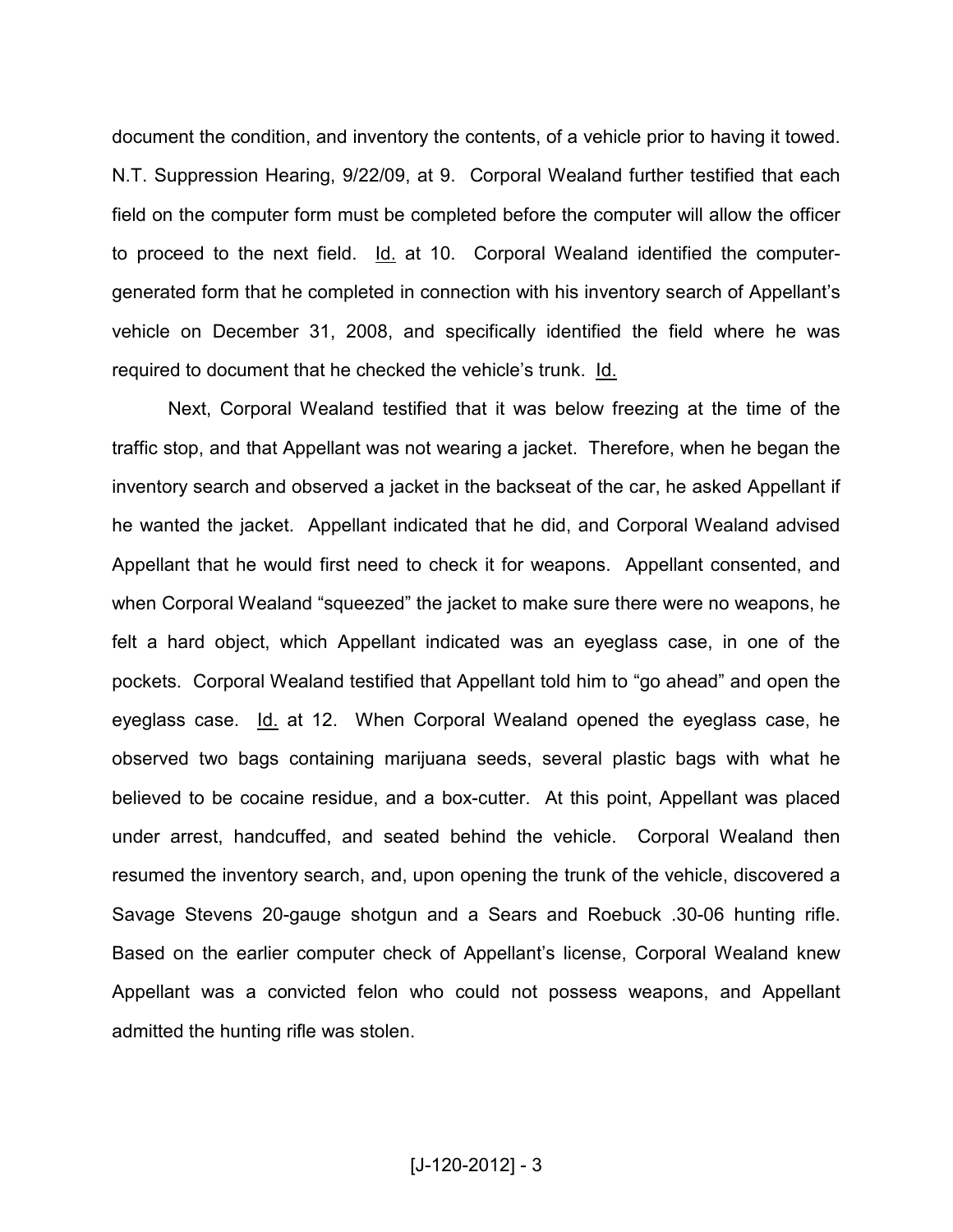Appellant filed a pre-trial motion to suppress evidence of the drugs and weapons discovered during the inventory search, arguing, *inter alia*, that he did not consent to the opening of the eyeglass case and there was no basis for Corporal Wealand to open the case under the plain feel doctrine, and that Corporal Wealand lacked authority to tow his vehicle pursuant 75 Pa.C.S.A. § 6309.2 because the vehicle did not present an issue of public safety. The trial court denied the motion with respect to the weapons, but granted the motion with respect to the drugs found in the eyeglass case. Thereafter, Appellant was convicted at a bench trial of receiving stolen property and unlawful possession of a firearm, and sentenced to 3 to 10 years incarceration. Appellant appealed his judgment of sentence to the Superior Court, wherein he argued, *inter alia*, that police may not tow a vehicle simply because their agency has issued a written order authorizing them to do so, and that 75 Pa.C.S.A. § 6309.2 allows for the towing of a vehicle only if there is an issue of public safety, which he contends was lacking in the instant case.

On appeal, the Superior Court affirmed Appellant's judgment of sentence in a published split panel decision. Commonwealth v. Lagenella, 17 A.3d 1257 (Pa. Super. 2011). Quoting at great length from its decision in Commonwealth v. Thompson, 999 A.2d 616 (Pa. Super. 2010), a majority of the court concluded that: (a) Corporal Wealand conducted a valid vehicle stop after observing Appellant fail to use his turn signal; and (b) after learning Appellant's license was suspended, Corporal Wealand "properly immobilized Appellant's vehicle and informed Appellant it would need to be towed." Lagenella, 17 A.3d at 1264. The majority further held that Corporal Wealand conducted a valid inventory search of Appellant's vehicle pursuant to the Department's written inventory policy, and that he was engaged in a lawful inventory search when he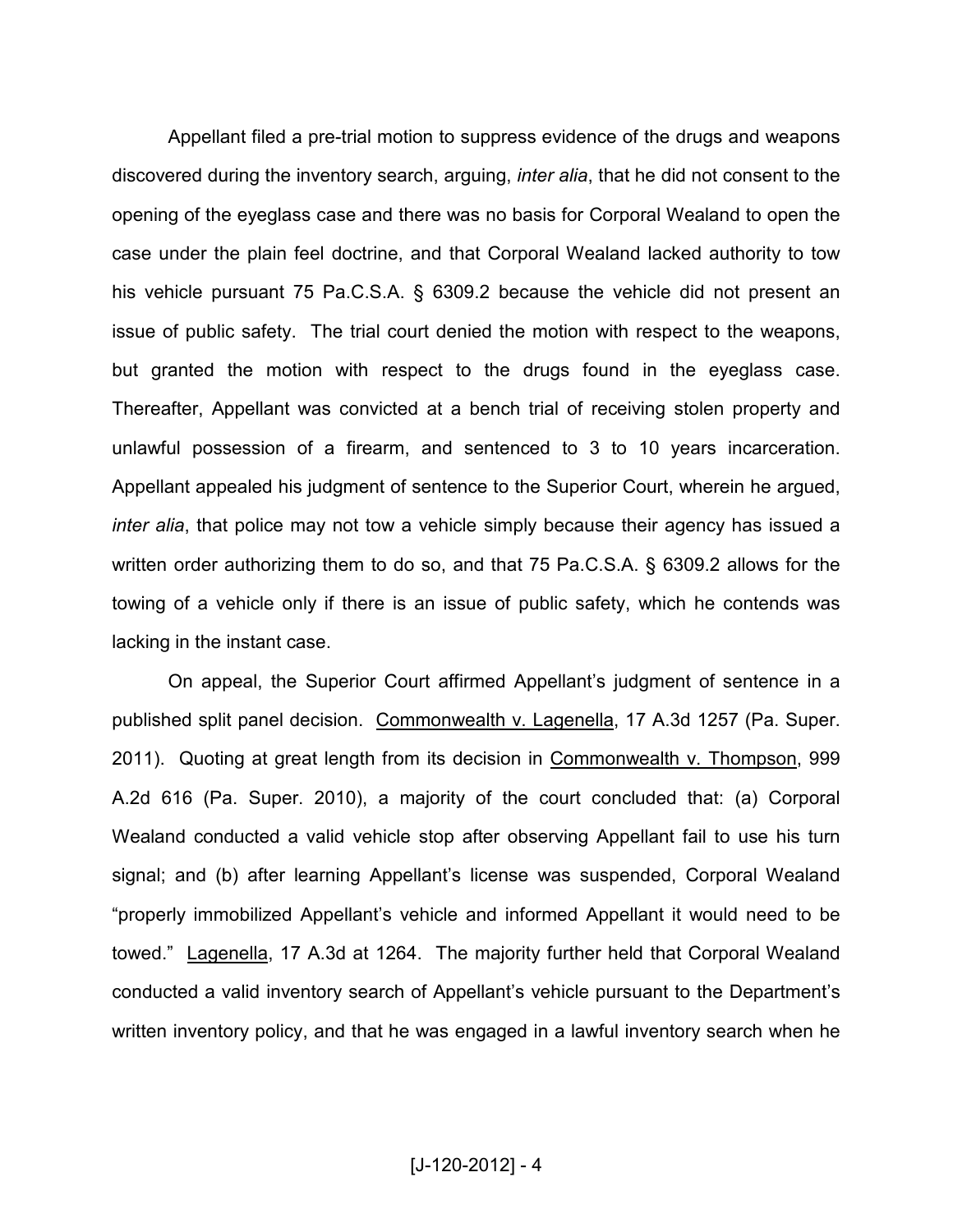discovered the weapons in the trunk of Appellant's vehicle. The court did not expressly address the propriety of Corporal Wealand's decision to tow Appellant's vehicle.

 Judge Shogan dissented, noting that an inventory search is designed to protect the owner's property, not uncover evidence. Although Judge Shogan opined that Corporal Wealand had "lawful custody" of Appellant's vehicle because Appellant could not operate the vehicle, she determined there was no need to conduct an inventory search of the vehicle because there was no reason to tow the vehicle, as it did not present a safety concern, was not blocking traffic, and possibly could have been retrieved by Appellant's friend. She further noted that nothing of value was visible in the vehicle; that, contrary to the majority's suggestion, the Commonwealth presented no evidence that the search took place pursuant to the Department's standard procedures; and that, even if the search began as an inventory search, it became investigatory once Corporal Wealand discovered the drug residue in the eyeglass case, at which time Corporal Wealand should have stopped the inventory search and obtained a search warrant.

Appellant filed a petition for allowance of appeal with this Court, and we granted review to consider whether the Superior Court erred in affirming the trial court's denial of Appellant's suppression motion. In reviewing a ruling on a suppression motion, our standard of review is whether the factual findings and the legal conclusions drawn therefrom are supported by the evidence. Commonwealth v. Wholaver, 605 Pa. 325, 347, 989 A.2d 883, 896 (2010). Further, the reviewing court may consider only the Commonwealth's evidence and so much of the evidence for the defense as remains uncontradicted when read in the context of the of the entire record. Commonwealth v. Russo, 594 Pa. 119, 126, 934 A.2d 1199, 1203 (Pa. 2007).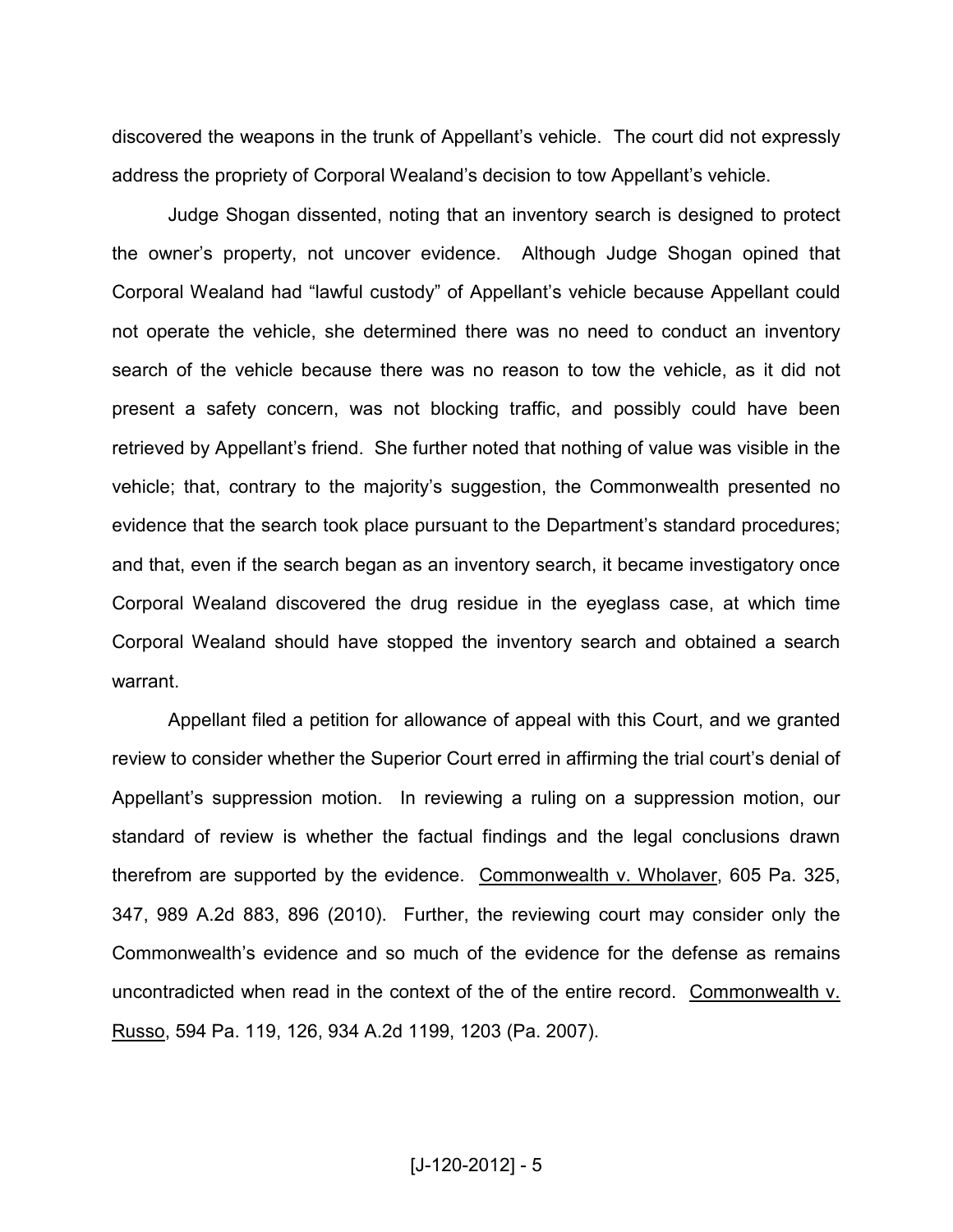In arguing the Superior Court erred in affirming the trial court's denial of his motion to suppress the evidence obtained during the inventory search of his vehicle, Appellant maintains that Corporal Wealand did not have "lawful custody" of his vehicle because there was no issue of public safety, and, therefore, no basis for his decision to tow the vehicle. Appellant's Brief at 14. Specifically, Appellant asserts:

> Corporal Wealand admitted that the vehicle posed no detriment to the flow of traffic and no safety hazard. The vehicle was legally parked at the curb, and there was nothing to indicate that the vehicle was damaged in any way. Appellant's vehicle was moveable and it was not obstructing traffic. There was no valuable property within plain view. Moreover, Appellant notified Corporal Wealand that he had a friend who would be able to pick up the car, thus securing the vehicle and the property within.

Id. at 14-15 (record citations omitted).

 $\overline{a}$ 

Appellant contends that, because Corporal Wealand had no basis to tow his vehicle, there was no basis for Corporal Wealand to conduct an inventory search of his vehicle, and, therefore, that the inventory search violated his rights under the Fourth Amendment to the United States Constitution and under Article 1, Section 8, of the Pennsylvania Constitution.<sup>3</sup> Appellant further argues that, once Corporal Wealand discovered contraband in the eyeglass case, the alleged inventory search became an investigatory search for which Corporal Wealand was required to obtain a warrant.

 $^3$  In Commonwealth v. Edmunds, 526 Pa. 374, 586 A.2d 887 (1994), this Court held that the policies underlying the exclusionary rule are substantially broader under Article I, Section 8 than under federal Fourth Amendment jurisprudence. Although Appellant refers to the Fourth Amendment and Article 1, Section 8 collectively throughout his brief, he offers no argument as to how Article 1, Section 8 affords him greater protection than the Fourth Amendment. Thus, for purposes of this appeal, we find the Fourth Amendment and Article I, Section 8 to be coextensive.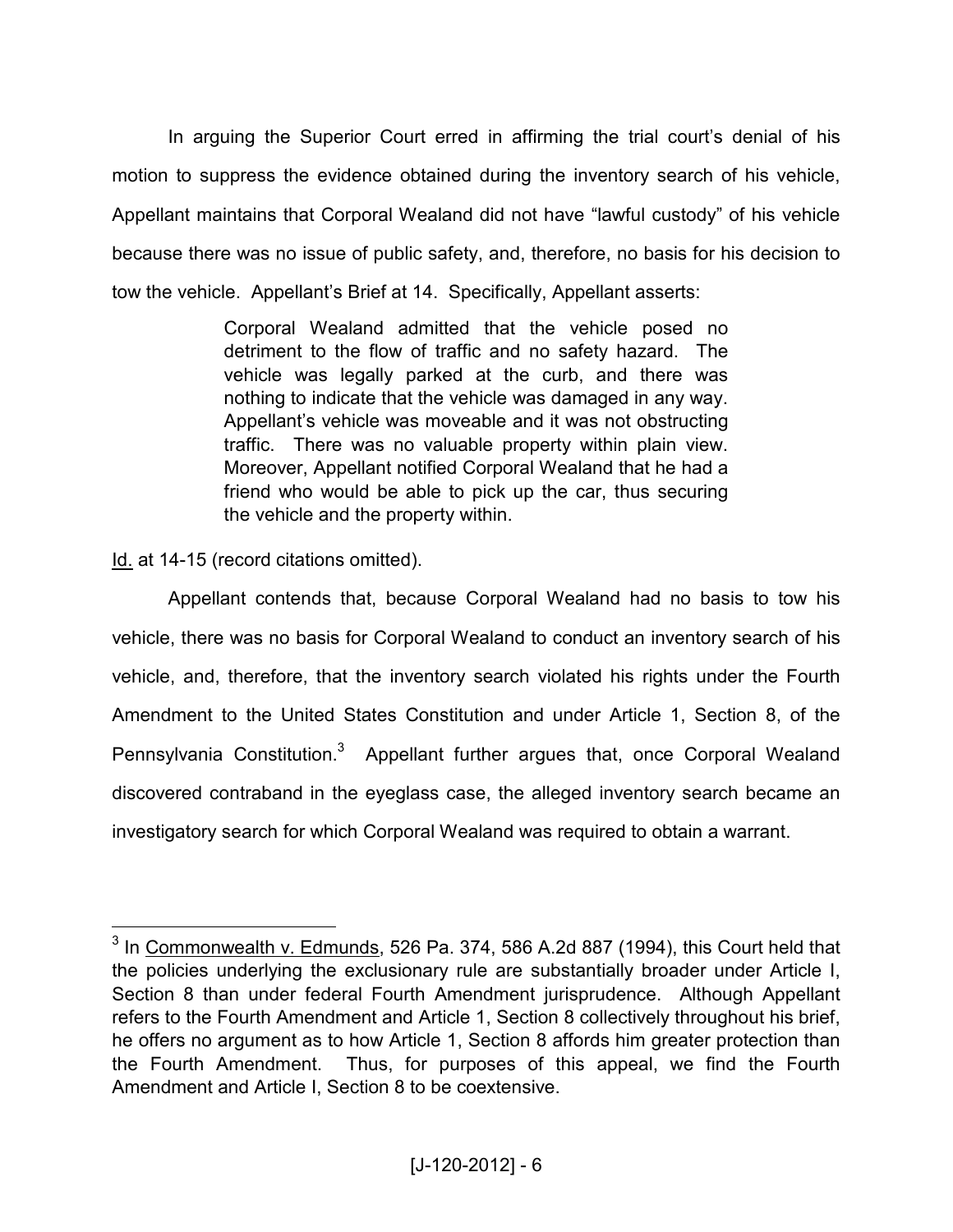The Commonwealth responds that, pursuant to 75 Pa.C.S.A. § 6309.2, Corporal Wealand was required to immobilize Appellant's vehicle after determining the vehicle did not have a valid emissions sticker and Appellant had a suspended license. The Commonwealth further suggests that, once a vehicle has been legally immobilized, police have "lawfully taken custody of the vehicle," and should be permitted to conduct an inventory search for the protection of the property owner and the police against claims of lost or stolen property. Commonwealth's Brief at 11. Finally, the Commonwealth argues that, once police discover contraband during a valid inventory search, they may continue the inventory search without stopping to obtain a search warrant.

Section 6309.2 of Pennsylvania's Motor Vehicle Code provides, in relevant part:

**(a) General rule.**--Subject to subsection (d), the following shall apply:

 (1) If a person operates a motor vehicle . . . on a highway or trafficway of this Commonwealth while the person's operating privilege is suspended, . . . as verified by an appropriate law enforcement officer in cooperation with the department, the law enforcement officer shall immobilize the vehicle . . . or, in the interest of public safety, direct that the vehicle be towed and stored by the appropriate towing and storage agent pursuant to subsection (c), and the appropriate judicial authority shall be so notified.

# **(b) Procedure upon immobilization.**--

 (1) When a vehicle is immobilized pursuant to subsection (a)(1), the operator of the vehicle may appear before the appropriate judicial authority within 24 hours from the time the vehicle was immobilized. The appropriate judicial authority may issue a certificate of release upon:

**\* \* \*** 

 (i) the furnishing of proof of registration and financial responsibility by the owner of the vehicle; and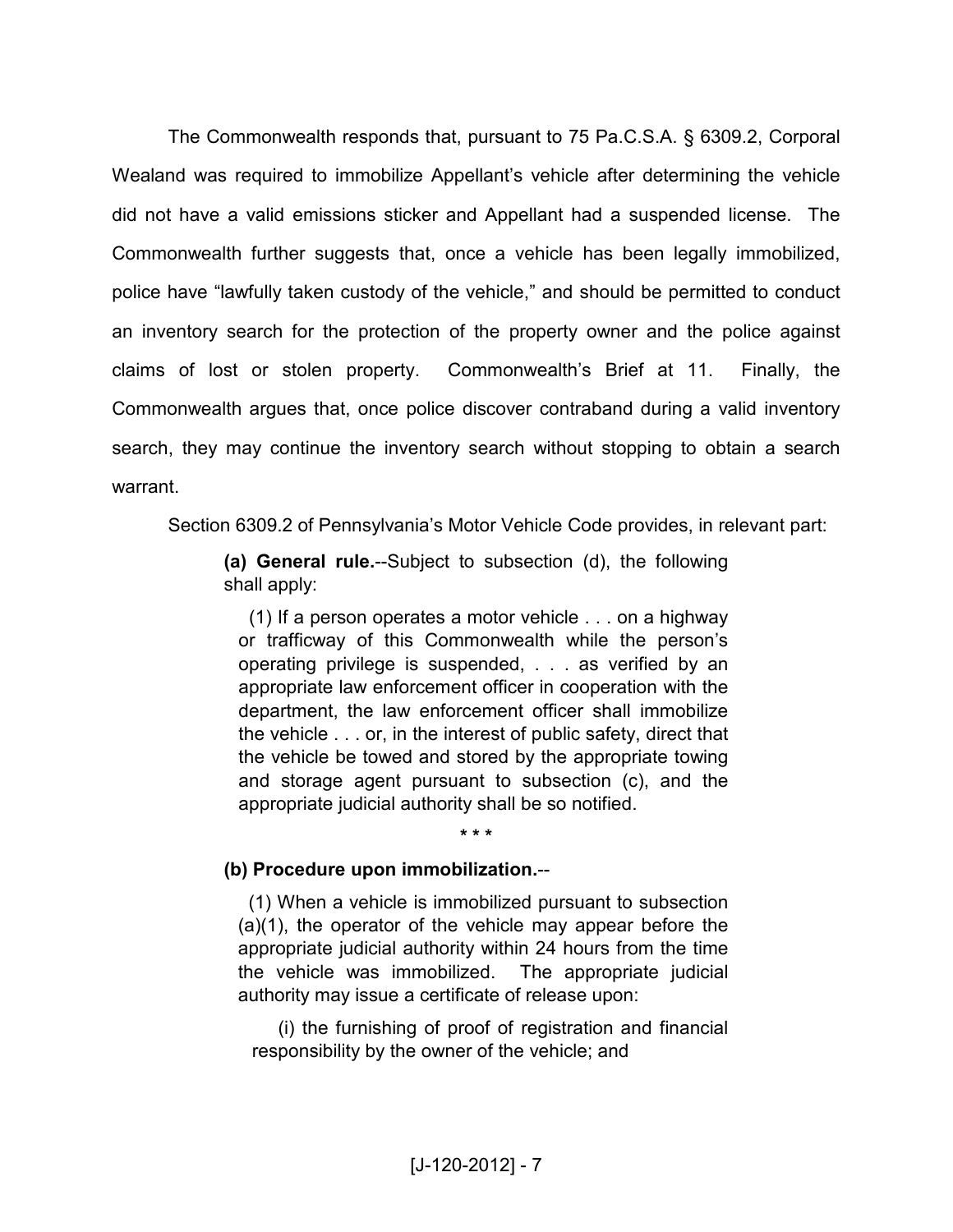(ii) receipt of evidence that the operator of the vehicle has complied with the pertinent provisions of Title 42 (relating to judiciary and judicial procedure) and this title.

\* \* \*

 (3) If a certification of release is not obtained within 24 hours from the time the vehicle was immobilized, the vehicle shall be towed and stored by the appropriate towing and storage agent under subsection (c).

# **(c) Procedure upon towing and storage.**--

 (1) Except as provided in paragraph (2), the following steps shall be taken:

 (i) The appropriate judicial authority shall notify the appropriate law enforcement officer of the county in which the violation occurred.

 (ii) The officer notified under subparagraph (i) shall notify the appropriate towing and storage agent to tow and store the vehicle . . . and provide notice by the most expeditious means and by first class mail, proof of service, of the towing, storage and location of the vehicle . . . to the owner of the vehicle . . . and any lienholder . . . .

#### \* \* \*

# **(d) Recovery of towed and stored vehicle.**--

 (1) The owner or lienholder of any vehicle . . . which has been towed and stored under this section may obtain possession of the vehicle . . . by:

 (i) furnishing proof of valid registration and financial responsibility; and

 (ii) (A) if the towing and storage resulted from the operation of the vehicle . . . by the owner, paying all fines and costs associated with the towing and storage of the vehicle . . . and any other . . . outstanding fines and costs of the owner . . . .

# 75 Pa.C.S.A. § 6309.2(a)-(d).

As a preliminary matter, we note the distinction between the concept of immobilizing a vehicle, and towing and storing, or impounding a vehicle. Unfortunately,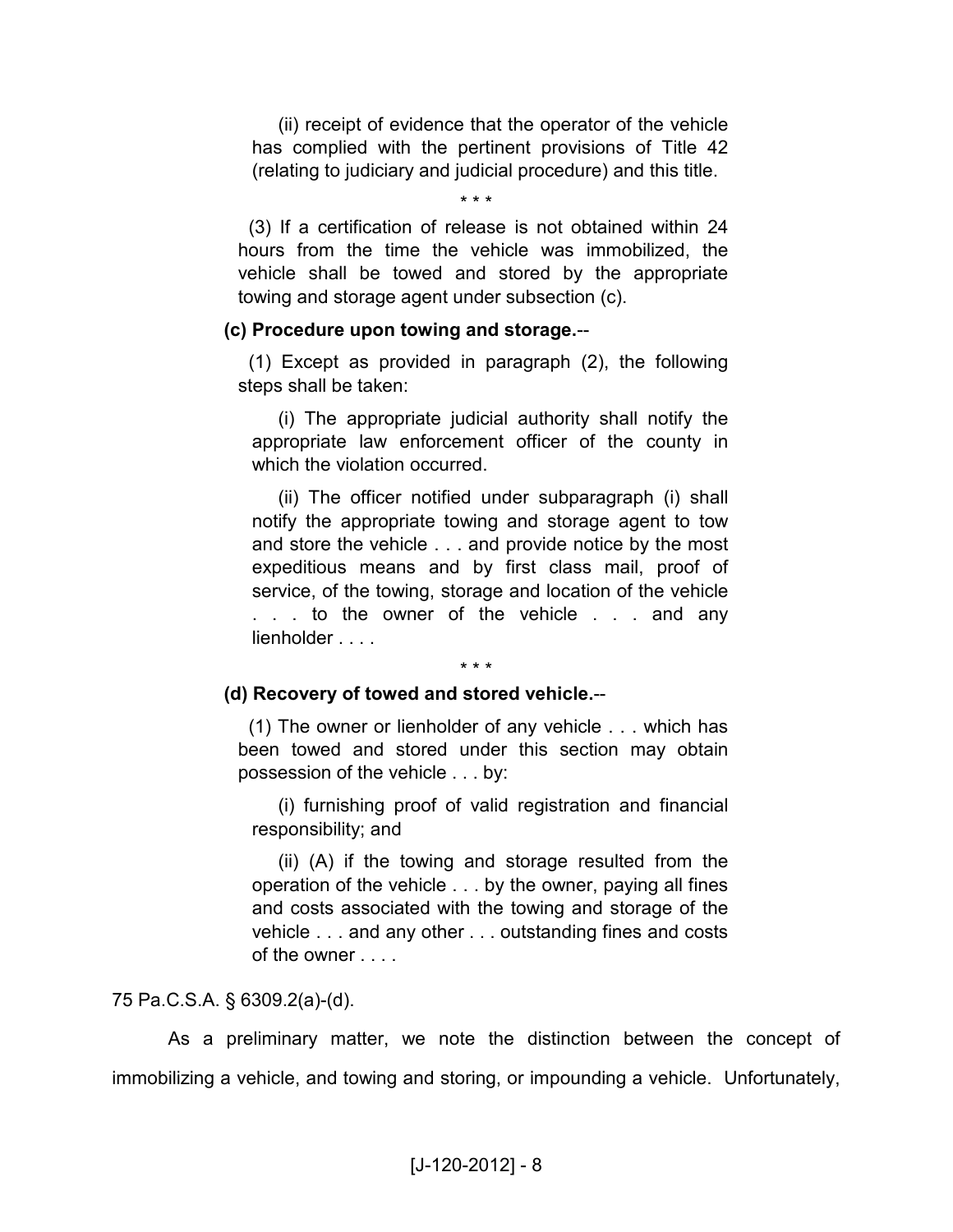neither the term "immobilize," nor the term "impound," both of which are relevant in the instant case, are defined in Pennsylvania's Motor Vehicle Code. However, "immobilize" generally is defined as "to prevent freedom of movement or effective use of." Webster's New Collegiate Dictionary 568 (1980). A vehicle may be immobilized in place by means of a "boot" or other locking device. "Impound" is defined as "**1 a:** to shut up in or as if in a pound: confine **b:** to seize and hold in the custody of the law." Id. at 572.

Prior to the 2002 amendments to Section 6309.2(b)(3), the term "impounding" was used in place of "towing and storage," and it is unclear why the legislature chose to amend the statutory language in this manner. Regardless, for purposes of Section 6309.2, which pertains specifically to the "[i]mmobilization, towing and storage" of a vehicle for driving without operating privileges or registration, we discern no distinction between a vehicle which has been "impounded" and one that has been "towed and stored."<sup>4</sup> The question before us is whether Corporal Wealand had authority pursuant to Section 6309.2 to do anything other than immobilize Appellant's vehicle under the circumstances of the instant case.

We agree with the Commonwealth that, pursuant to the language of Section 6309.2(a)(1), Corporal Wealand was required to *immobilize* Appellant's vehicle after learning Appellant had a suspended license. However, as discussed below, we

<sup>&</sup>lt;sup>4</sup> Although, under the statutory scheme, an "impoundment" generally is initiated by judicial order, see, e.g., 75 Pa.C.S.A. §§ 6309(a), 6309.1(b), and a "towing and storage" may be initiated by the police, see id. § 6309.2, it appears the latter action also requires a judicial order. Under subsections 6309.2(a)(1) and (2), a law enforcement officer who, in the interest of public safety, directs that a vehicle be towed and stored, must first notify the appropriate judicial authority. Under subsections 6309.2(c)(1)(i) and (ii), the appropriate judicial authority shall then notify the appropriate law enforcement officer of the county in which the violation occurred, and that law enforcement officer shall notify the appropriate towing and storage agent to tow and store the vehicle. Regardless, we conclude that any distinction between "impoundment" and "towing and storage" is of no consequence to our resolution of the instant case.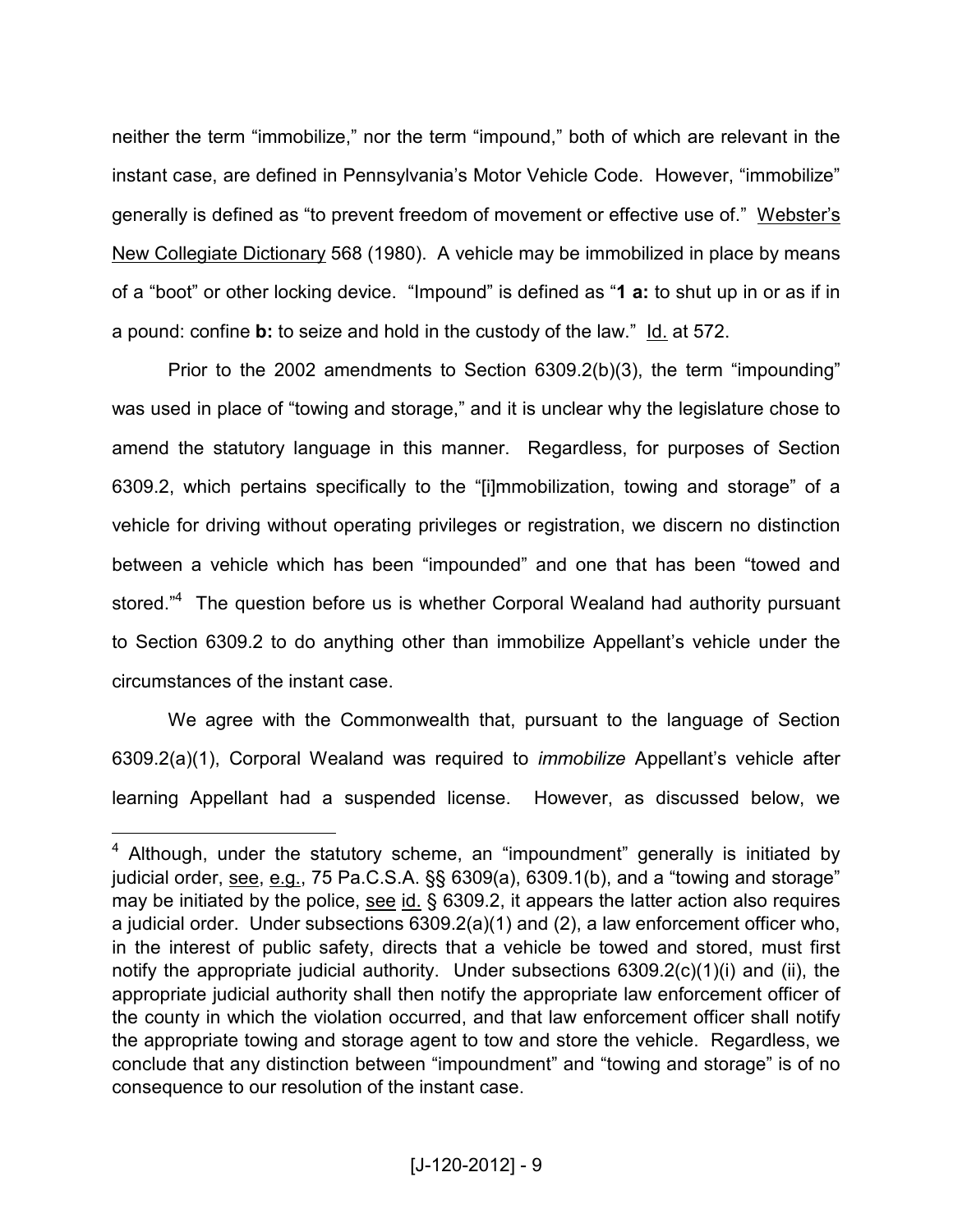conclude that Corporal Wealand did not have the authority under Section 6309.2(a)(1) to tow Appellant's vehicle, and hold, therefore, that the vehicle inventory search of Appellant's vehicle was improper.

Section 6309.2(a)(1) provides that, where a person operates a vehicle while his or her license is suspended, a law enforcement officer shall immobilize the vehicle and notify the appropriate judicial authority, or, "*in the interest of public safety, direct that the vehicle be towed and stored* by the appropriate towing and storage agent." 75 Pa.C.S.A. § 6309.2(a)(1) (emphasis added). In holding that Corporal Wealand lawfully towed Appellant's vehicle, the Superior Court relied on the reasoning set forth in Thompson, supra, and stated:

> Applying the reasoning set forth in Thompson to the matter *sub judice*, we are compelled to reach the same result. First, Appellant does not dispute the initial stop of his vehicle which Corporal Wealand lawfully conducted when Appellant failed to use his turn signal before entering the flow of traffic. As he approached the driver's side of the vehicle, Corporal Wealand observed the vehicle bore no emissions sticker. While processing Appellant's information, Corporal Wealand also learned Appellant's driver's license had been under suspension. Appellant was the sole occupant of the vehicle; as such, no one was present to legally operate it. Corporal Wealand completed two traffic citations, one for the driver's license and one for the inspection violation, and then properly immobilized Appellant's vehicle and informed Appellant it would need to be towed, as his operating privileges were under suspension.

Lagenella, 17 A.3d at 1264 (citations omitted).

However, the court in Thompson, consistent with Section 6309.2, expressly

recognized:

[P]ursuant to section 6309.2(a)(1), an officer who stops a vehicle operated by a person whose driving privilege is, *inter alia*, suspended, is faced with two options: immobilize the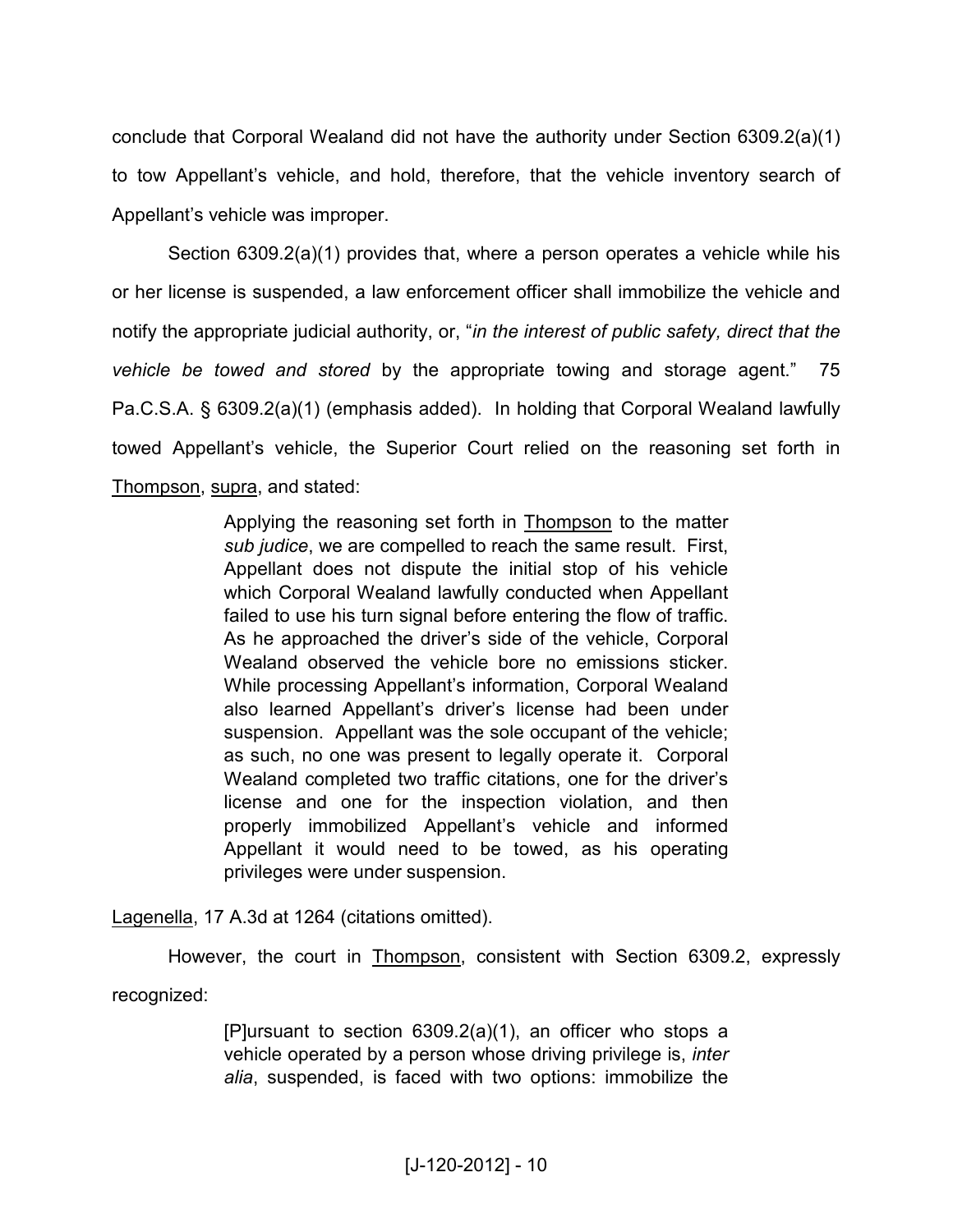vehicle in place or, if it poses public safety concerns, have it towed and stored at an impound lot. . . .

The relevant requirements for purposes of immobilization are: (i) the person operates a motor vehicle while the person's operating privilege is suspended . . . and (ii) the vehicle does not pose public safety concerns.

For purposes of towing, the requirements are: (i) the person operates a motor vehicle while the person's operating privilege is suspended . . . *and (ii) the vehicle poses public safety concerns warranting its towing and storage at an impound lot.*

999 A.2d at 620 (emphasis added).

-

During direct examination at the suppression hearing, Corporal Wealand offered no testimony indicating that Appellant's vehicle posed an issue of public safety. Indeed, when defense counsel asked Corporal Wealand whether Appellant's vehicle was disabled or damaged when it came to rest two feet from the curb, Corporal Wealand indicated that it was not. N.T. Suppression Hearing, 9/22/09, at 15. When questioned further, Corporal Wealand stated that there was no broken glass around the vehicle, and that the parked vehicle was not impeding the flow of traffic in any manner. Id. at 15-16. Finally, Corporal Wealand testified that there were no items of value in plain view in the vehicle. Id. at 16. Accordingly, based on our review of the record, the Commonwealth failed to introduce any evidence that Corporal Wealand's decision to tow Appellant's vehicle was based on public safety. Thus, under Section 6309.2(a)(1) and its own decision in Thompson, the Superior Court's holding that Corporal Wealand engaged in a proper inventory search of Appellant's vehicle was erroneous.<sup>5</sup>

 $^5$  Although the Commonwealth asserts in its brief that "the Harrisburg Police Bureau  $\ldots$ has a policy mandating that the vehicle be towed," Commonwealth's Brief at 13, as noted previously, the record does not contain a copy of this towing policy. See supra (...continued)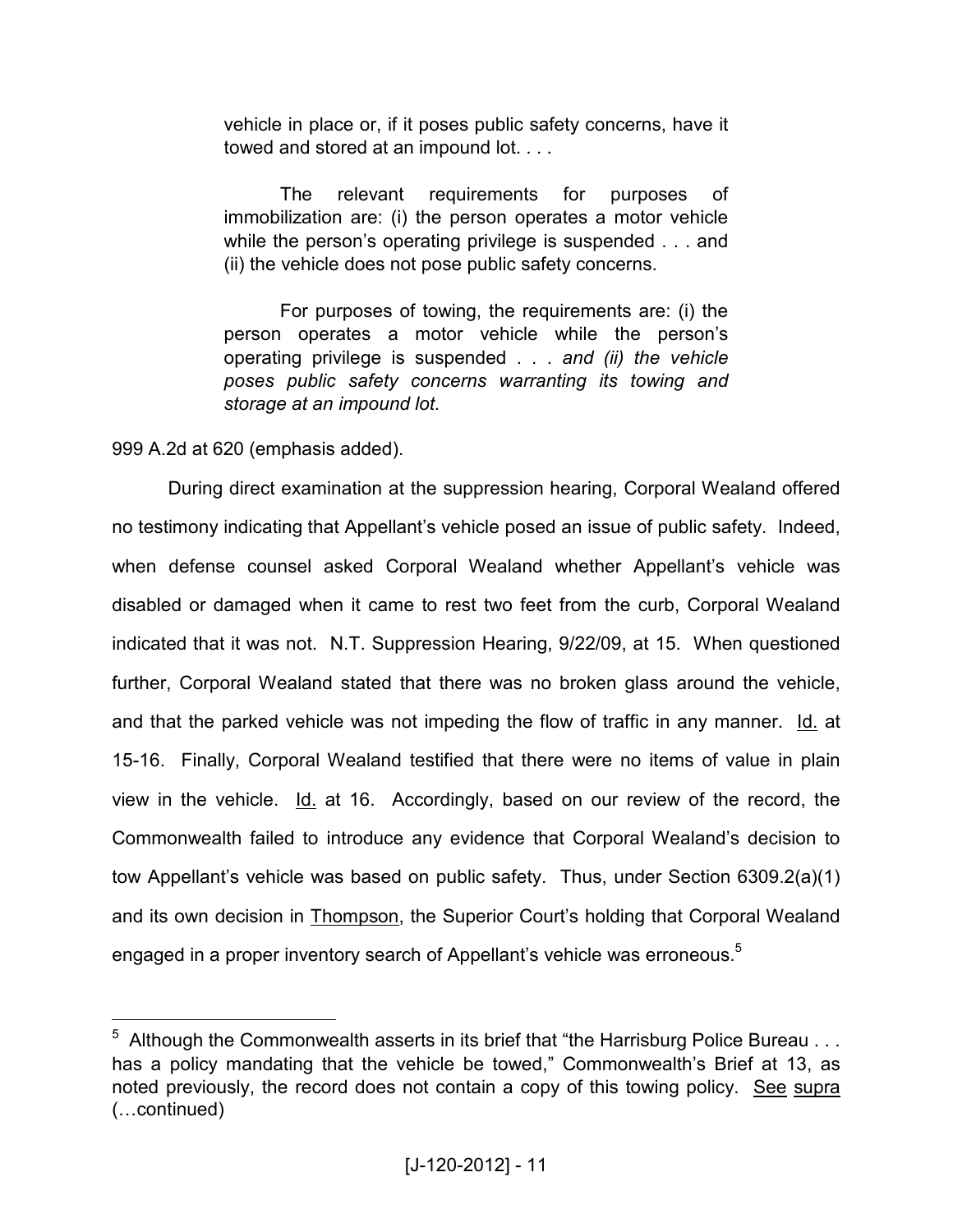Notwithstanding the above, the Commonwealth suggests that, even if there were no basis to tow Appellant's vehicle pursuant to Section 6309.2(a)(1), Corporal Wealand was authorized to conduct a vehicle inventory search after he lawfully immobilized Appellant's vehicle.

The Fourth Amendment to the United States Constitution and Article 1, Section 8 of the Pennsylvania Constitution, protect individuals from unreasonable searches and seizures. U.S. Const. amend. IV; Pa. Const. art. 1, § 8. Generally, law enforcement must obtain a warrant prior to conducting a search; however, there are certain exceptions to the warrant requirement. Commonwealth v. Petroll, 558 Pa. 565, 575, 738 A.2d 993, 998 (1999). One such exception, and the one at issue in the case *sub judice*, is an inventory search. South Dakota v. Opperman, 428 U.S. 364, 369 (1976).

 The purpose of an inventory search is not to uncover criminal evidence, but to safeguard items taken into police custody in order to benefit both the police and the defendant. Commonwealth v. Nace, 524 Pa. 323, 327, 571 A.2d 1389, 1391 (1990). In the seminal case of Opperman, supra, the high Court observed that inventory searches of impounded vehicles serve several purposes, including (1) protection of the owner's property while it remains in police custody; (2) protection of the police against claims or disputes over lost or stolen property; (3) protection of the police from potential danger; and (4) assisting the police in determining whether the vehicle was stolen and then abandoned. 428 U.S. at 369.

An inventory search of an automobile is permissible when (1) the police have lawfully impounded the vehicle; and (2) the police have acted in accordance with a reasonable, standard policy of routinely securing and inventorying the contents of the

 $(continued...)$ 

note 2. Thus, we leave for another day the question of whether such a policy would be valid in light of the specific limitations of Section 6309.2.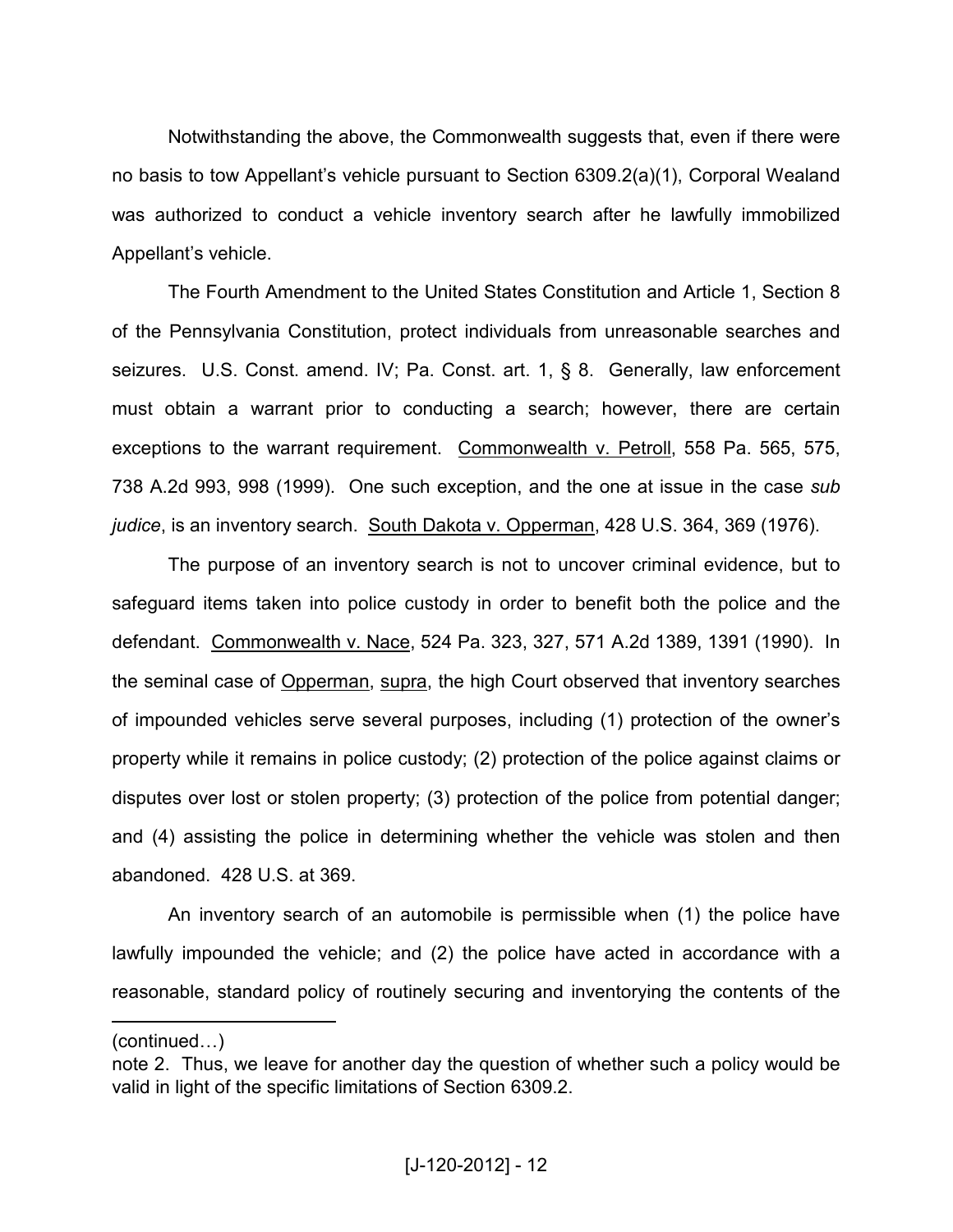impounded vehicle. Opperman, 428 U.S. at 375.<sup>6</sup> In Commonwealth v. Henley, the Pennsylvania Superior Court, citing Opperman, explained:

> In determining whether a proper inventory search has occurred, the first inquiry is whether the police have lawfully impounded the automobile, i.e., have lawful custody of the automobile. The authority of the police to impound vehicles derives from the police's reasonable community care-taking functions. Such functions include removing disabled or damaged vehicles from the highway, impounding automobiles which violate parking ordinances (thereby jeopardizing public safety and efficient traffic flow), and protecting the community's safety.

> The second inquiry is whether the police have conducted a reasonable inventory search. An inventory search is reasonable if it is conducted pursuant to reasonable standard police procedures and in good faith and not for the sole purpose of investigation.

909 A.2d 352, 359 (Pa. Super. 2006) (*en banc*) (citations omitted). A protective vehicle search conducted in accordance with standard police department procedures assures that "the intrusion [is] limited in scope to the extent necessary to carry out the caretaking function." Opperman, 428 U.S. at 375.

In support of its argument, the Commonwealth relies on Thompson, wherein a police officer observed the appellant sitting in a vehicle in front of a school with the vehicle's engine running and loud music playing from the radio. The vehicle was legally parked, but the officer decided to investigate because the appellant was much older than the group of students that surrounded the vehicle. The officer asked to see the appellant's license and registration, and learned the appellant's license was suspended.

 $6$  The requirements for a valid inventory search are distinct from those which must be established to justify a warrantless *investigatory* search of an automobile − namely, probable cause to search and exigent circumstances. Commonwealth v. White, 543 Pa. 45, 50-51, 669 A.2d 896, 900 (1995); Commonwealth v. Henley, 909 A.2d 352, 359 (Pa. Super. 2006) (*en banc*).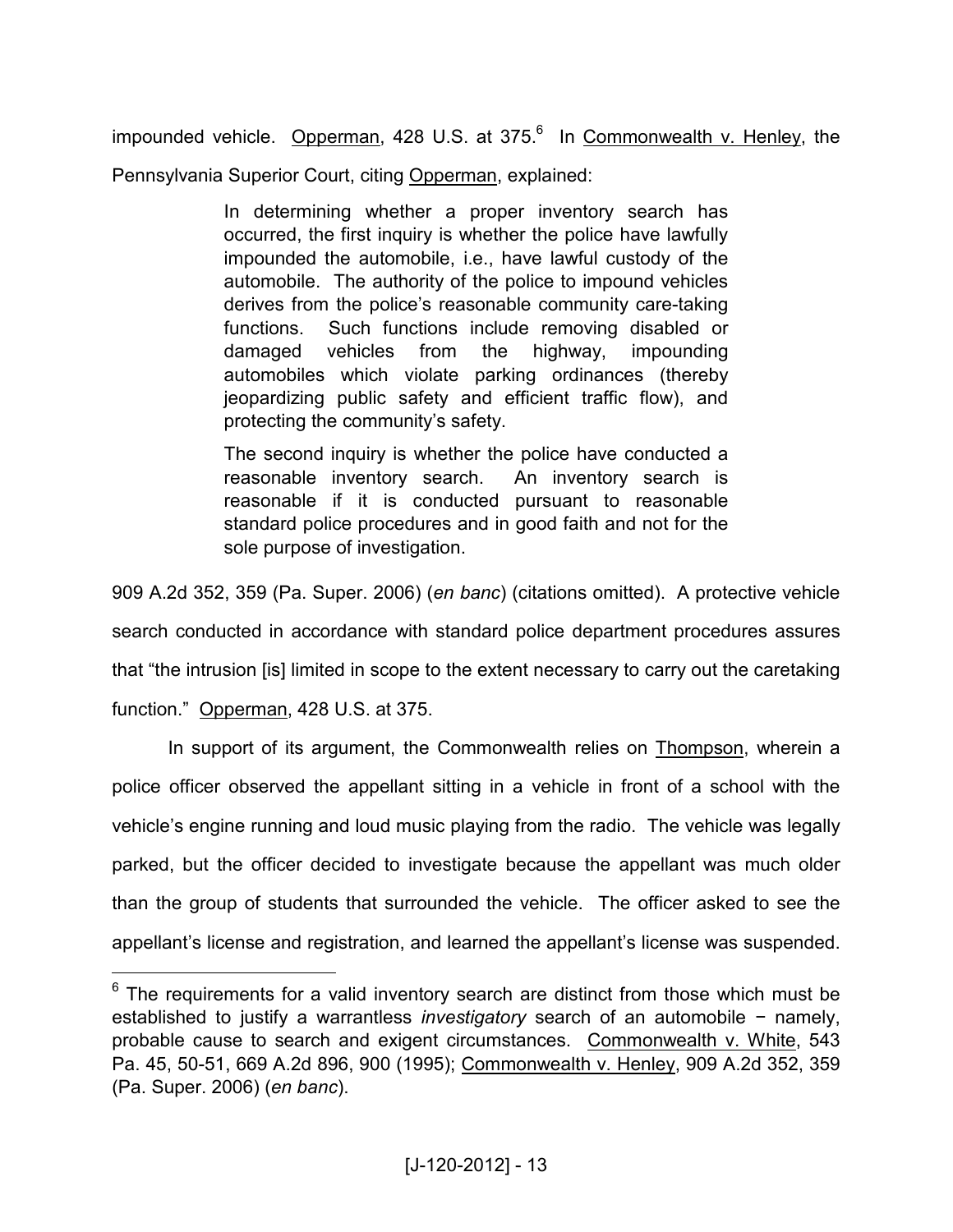The officer advised the appellant that the vehicle would be impounded under the City of Philadelphia's "Live Stop" rule.<sup>7</sup> The officer then issued the appellant a ticket, and another officer conducted an inventory search of the vehicle in preparation to have it immediately impounded. During the search, police discovered marijuana and the appellant was charged with illegal possession of marijuana. The appellant filed a pretrial motion to suppress evidence of the drugs, arguing, *inter alia*, that the inventory search of the vehicle was illegal because Section 6309.2(b) does not permit police to impound a vehicle, in the absence of any threat to public safety and convenience, for a period of 24 hours from the time the vehicle was immobilized, and that, in his case, the vehicle was legally parked and did not pose a threat to public safety.<sup>8</sup> The trial court denied the motion, and the appellant was convicted, but sentenced to no further penalty.

On appeal, the Superior Court framed the issue as "whether the police officers could conduct an inventory search of an immobilized vehicle." 999 A.2d at 619. The court answered this question in the affirmative, concluding "[a] vehicle is in the lawful custody of the police as soon as the vehicle has been lawfully immobilized." Id. at 621. The Thompson court further reasoned that the concerns justifying an inventory search

 $<sup>7</sup>$  This rule required the "immediate immobilization in place or towing at a different</sup> location of 'vehicles found to be operat[ed] in violation of certain state motor vehicle statutes.'" Thompson, 999 A.2d at 617 n.1 (citation omitted).

<sup>&</sup>lt;sup>8</sup> As discussed further *infra*, when a vehicle is immobilized pursuant to Section 6309.2(a)(1), the operator of the vehicle has 24 hours from the time of immobilization to appear before the appropriate judicial authority; furnish proof of registration and financial responsibility by the owner of the vehicle, as well as evidence that the operator of the vehicle has complied with the pertinent provisions of, *inter alia,* the Motor Vehicle Code; and obtain a certificate of release. 75 Pa.C.S.A. § 6309.2(b). If a certificate of release is not obtained within 24 hours, the vehicle will be towed and stored by the appropriate towing and storage agent.  $Id. \S$  6309.2(b)(3). This is referred to as the 24hour rule.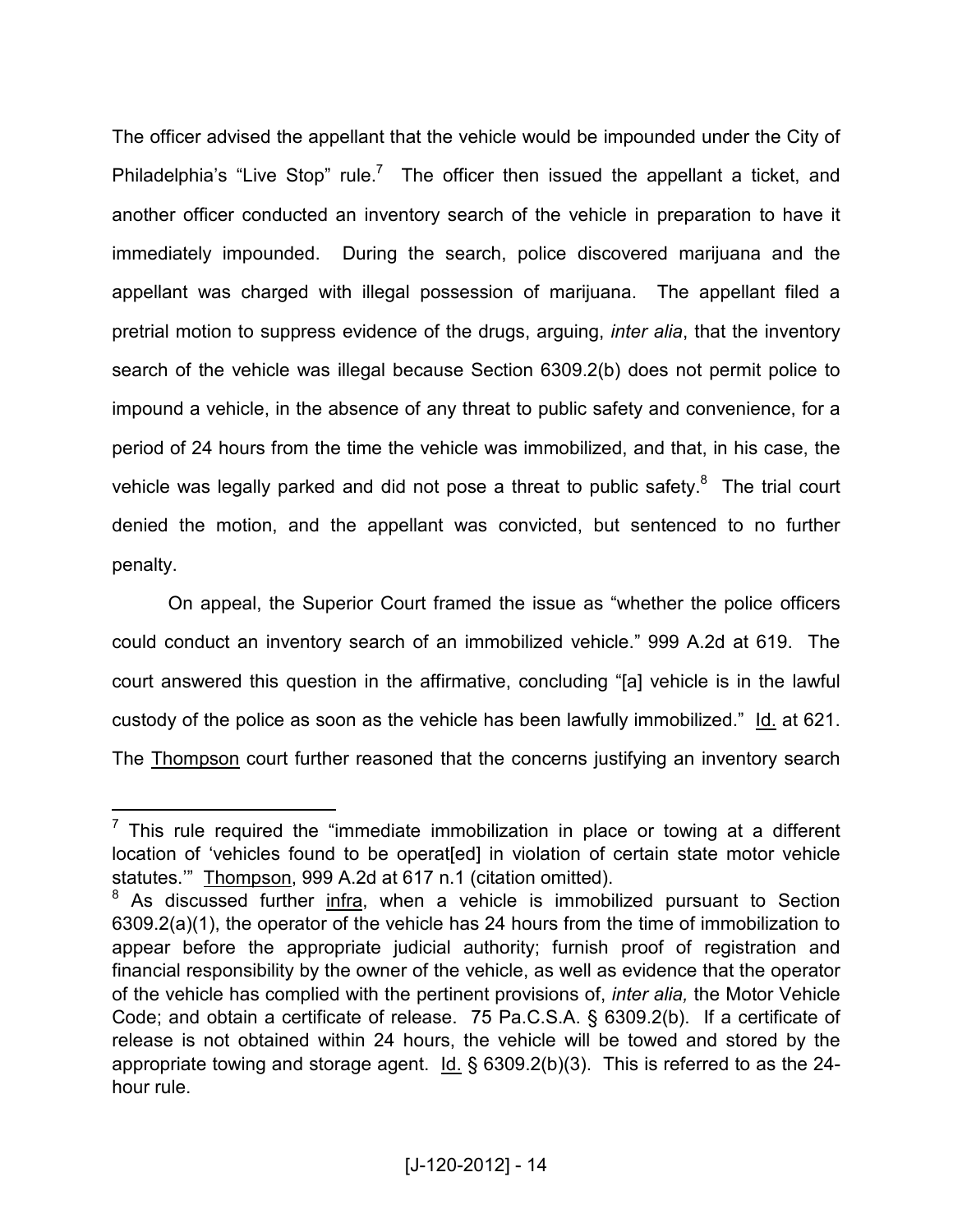of a vehicle when it is towed and stored at an impound lot are equally present when the vehicle is immobilized in place, and whether the vehicle has been immobilized or towed is irrelevant for purposes of an inventory search analysis. Id. at 623. The court explained that, as the owner of the vehicle was not present when the vehicle was immobilized and there was no one to take physical control of the vehicle, it saw "at the very least two purposes for the police to conduct an inventory search," including protection of the owner's property while in police custody and protection of the police against claims of disputes over lost or stolen property. Id.

Herein, consistent with Thompson, the Commonwealth asks this Court to announce a rule "providing that police can conduct an inventory search of a vehicle that is immobilized and/or going to be towed unless the vehicle can still be operated and a person is present who is authorized to move the vehicle." Commonwealth's Brief at 12. We decline the Commonwealth's invitation in this regard, and, for the following reasons, hold that a vehicle which has simply been immobilized in place is not in the lawful custody of police for purposes of an inventory search.

In Opperman, the high Court determined that the inventory search of the appellant's vehicle was proper, *inter alia*, because *the vehicle had been properly impounded*, and was, therefore, in lawful police custody. The Court explained:

> The . . . police were indisputably engaged in a caretaking search of a lawfully impounded automobile. The inventory was conducted only after the car had been impounded for multiple parking violations. The owner, having left his car illegally parked for an extended period, and thus subject to impoundment, was not present to make other arrangements for the safekeeping of his belongs.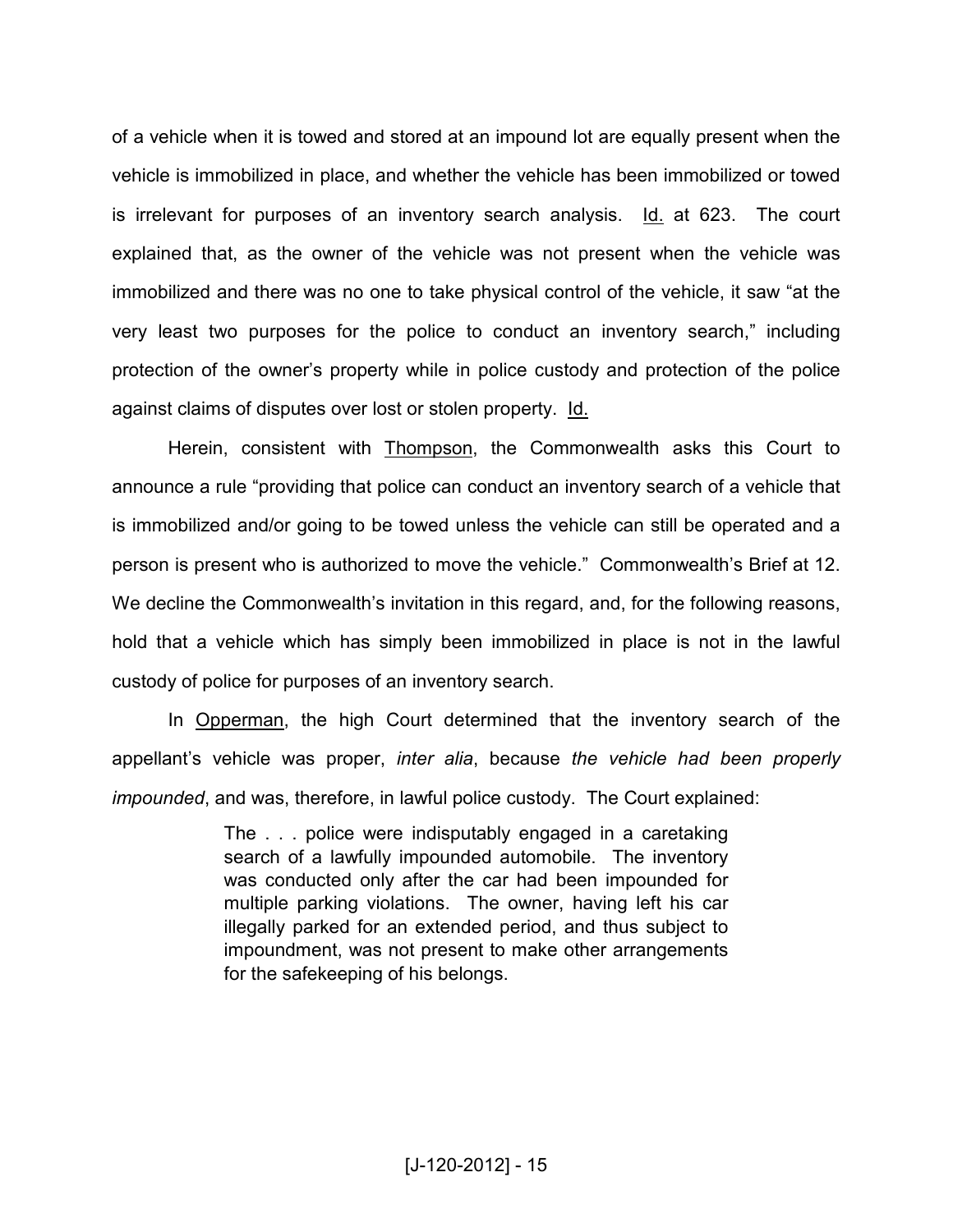428 U.S. at 375 (citation omitted).<sup>9</sup>

l

In Colorado v. Bertine, 479 U.S. 367 (1987), the Court also suggested that a vehicle is in lawful police custody for purposes of an inventory search only when the vehicle has been impounded. Therein, the appellant challenged a police inventory search of his van on the basis that, *inter alia*, the police had "discretion to choose between impounding his van and parking and locking it in a public parking place," id. at 375, and that, in choosing to impound the vehicle, the police subjected him to an unconstitutional search. The high Court rejected this argument, stating:

> nothing in Opperman or [Illinois v. Lafayette, 463 U.S. 640 (1983) (inventory search of personal effects of an arrestee at police station permissible under Fourth Amendment)], prohibits the exercise of police discretion so long as that discretion is exercised according to standard criteria and on the basis of something other than suspicion of evidence of criminal activity.

<sup>&</sup>lt;sup>9</sup> The Opperman Court, at one point in its discussion of reasonable inventory searches, stated that it "has consistently sustained police intrusions into automobiles impounded or *otherwise in lawful police custody* where the process is aimed at securing or protecting the car and its contents." 428 U.S. 373 (emphasis added). While the statement "or otherwise in lawful police custody" might suggest, if taken out of context, that lawful custody encompasses situations in addition to impoundment, the Court's discussion of the specific decisions in which it found vehicle inventory searches to be proper suggests that an immobilized vehicle is not "in lawful police custody." See id. at 373-375 (discussing Cooper v. California, 386 U.S. 58 (1967) (inventory search of a car impounded under the authority of a state forfeiture statute, which was conducted a week after the car had been impounded, was reasonable under the circumstances); Harris v. U.S., 390 U.S. 234 (1968) (upholding introduction of evidence discovered by police officer as he was securing an impounded vehicle from the elements after conducting inventory search); Cady v. Dombrowski, 413 U.S. 433 (1973) (upholding search of vehicle towed to private garage because police believed the incapacitated driver, who was a police officer, had been in possession of his service weapon and that weapon was still in the car and available to vandals)).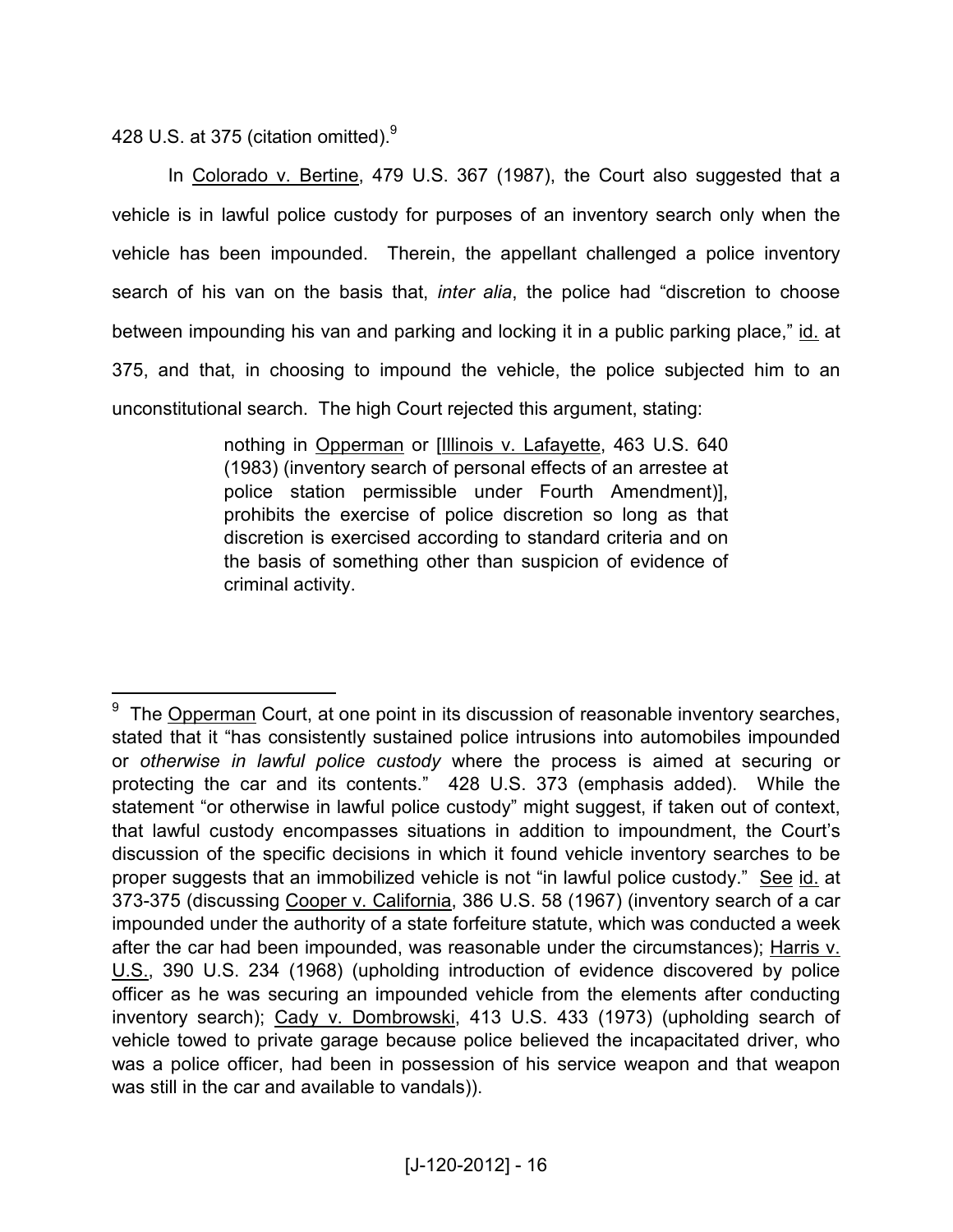Id. at 376. The Court concluded the police had properly exercised their discretion to impound the vehicle in light of standardized criteria "related to the feasibility and appropriateness of parking and locking a vehicle rather than impounding it," id. at 376, suggesting that the inventory search of the appellant's vehicle would not have been proper had the police simply parked and locked Appellant's vehicle instead of impounding it. Accordingly, Fourth Amendment jurisprudence suggests that, in order for a vehicle to be in lawful police custody, the vehicle must have been lawfully impounded. See also State v. Gauster, 752 N.W.2d 496, 502 (Minn. 2008) ("Because it is the act of impoundment that 'gives rise to the need for and justification of the inventory [search],' the threshold inquiry when determining the reasonableness of an inventory search [under the Fourth Amendment] is whether the impoundment of the vehicle was proper.").

Moreover, the language of Section 6309.2(b) regarding the procedure following immobilization of a vehicle further suggests such a vehicle is not in police custody. When a person is found operating a vehicle while the person's license is suspended (and towing is not necessary) Section 6309.2(a)(1) requires that "the law enforcement officer shall immobilize the vehicle" and then notify "the appropriate judicial authority." 75 Pa.C.S.A. § 6309.2(a)(1). When a vehicle is immobilized pursuant to Section 6309.2(a)(1), the operator of the vehicle has 24 hours from the time of immobilization to appear before the appropriate judicial authority, who may issue a certificate of release upon presentation of the necessary paperwork. Id. § 6309.2(b). If a certification of release is not obtained within 24 hours, the appropriate judicial authority shall notify the appropriate law enforcement officer of the county in which the violation occurred, and that officer shall then contact the appropriate towing and storage agent to tow the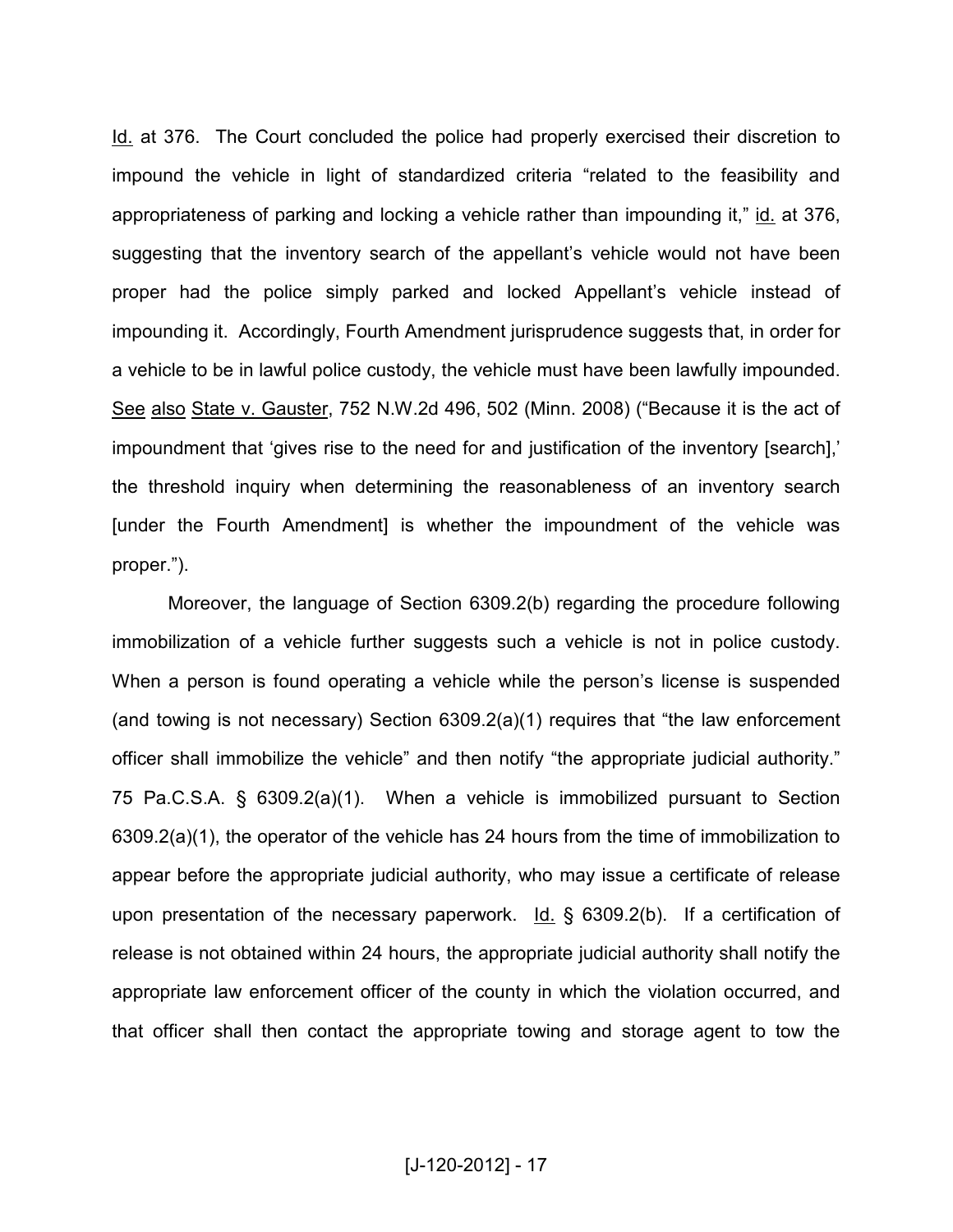vehicle. Id.  $\S$  6309.2(c).<sup>10</sup> Thus, upon immobilization, the vehicle's operator may seek release of the vehicle from the *judicial* authority, not the police; and only upon the vehicle operator's failure to obtain a certification of release within 24 hours will the judicial authority notify law enforcement, who, at that time, shall arrange for the towing and storage of the vehicle. These procedures indicate that a vehicle that is simply immobilized is not within the lawful custody of the police.

Accordingly, we reject the Commonwealth's position that an inventory search is justified upon immobilization of a vehicle, and hold that a warrantless inventory search of a vehicle is permissible only when the police have lawfully towed and stored, or impounded the vehicle. To the extent Thompson holds otherwise, that decision is disapproved. As Corporal Wealand's towing of Appellant's vehicle was unlawful, so was his inventory search of Appellant's vehicle.

We do not suggest that Corporal Wealand commenced the inventory search of Appellant's vehicle in bad faith, or with an investigatory motive. Corporal Wealand advised Appellant, albeit erroneously based on the record before us, that he was required to tow Appellant's car because Appellant's license was suspended. Corporal Wealand informed Appellant that he was required to perform an inventory search *before* he began the search, and thus before he discovered the drug residue in the eyeglass case. Upon discovering the drug residue in the eyeglass case, the officer testified that he continued the inventory search in accordance with the standard policy for

-

<sup>&</sup>lt;sup>10</sup> Contrary to Justice Eakin's suggestion, the majority has not *sua sponte* imposed a requirement that vehicles "sit there for 24 hours before the officer could remove it from the street via tow truck," Dissenting Opinion at 1; rather, the statute itself requires either immobilization, or, if there is an issue of public safety, immediate towing and storage. 75 Pa.C.S.A. § 6309.2(a)(1). The statute further allows the operator of the vehicle 24 hours to present the necessary paperwork and obtain a certificate of release, 75 Pa.C.S.A. § 6309.2(b); if the operator fails to take action within the prescribed period, the vehicle may then be towed.